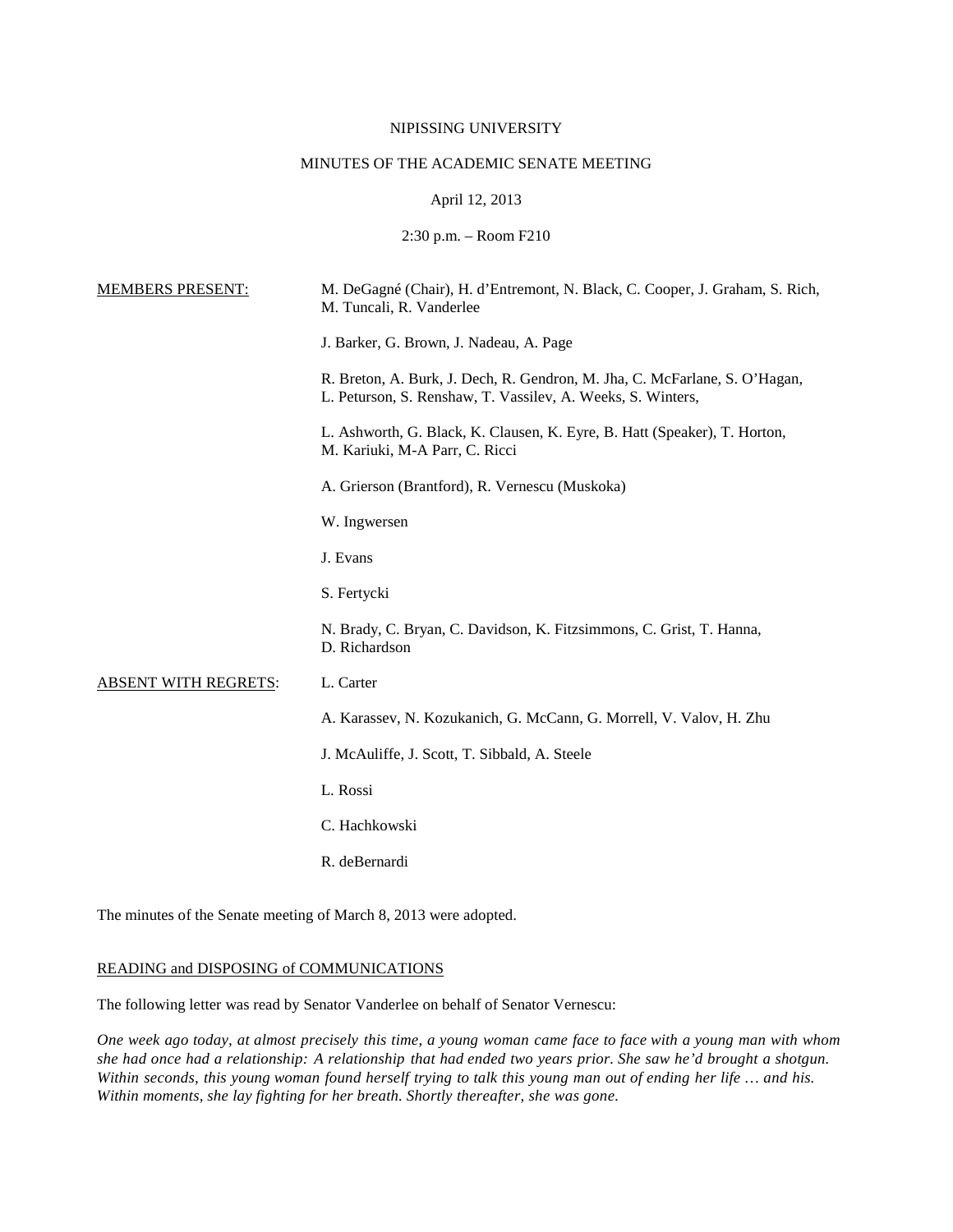*This young woman was Lindsay Margaret Wilson, our CHFS student, our Muskoka student, and our Nipissing* student. She was 26. Those of us who knew Lindsay, knew her as an intelligent, compassionate, gentle, caring, passionate, and lovely young woman, committed to her friends, her family, and those she cared for and worked with. *She went above and beyond what should reasonably be expected of any young person.*

But Lindsay had spirit. She believed to her core, that the challenges and pain that we experience in life would make us stronger. She believed that she, herself, was a stronger, better person, for the hurdles she had overcome, for the pain she had experienced in her young life. She believed one could turn hardships into opportunities for change and *healing, into opportunities for growth, into opportunities for 'good'.*

During her years here, Lindsay captured our minds, our hearts, and she has now changed our worlds forever. Students, staff, and faculty alike at Muskoka are shocked and reeling from the events of this past week. We are humbled by the poignant reminder that what some of us teach and what others of us know 'in theory', is a tragic and *sad reality for many women. These women are our friends, our sisters, our mothers, our daughters, and our students.*

Some have expressed being unfazed by this young woman's story. Unfazed because they do not know her. Unfazed because "this is the world we now live in". Unfazed because they perhaps do not understand. But, we all need to understand ... we all need to know. We all need to KNOW. Our collective responsibility as educators, as mentors, as friends, as humans, is to not just simply accept 'the world we live in', but to leave it a better place than we find it.

In our own way, each of us here and in the wider Nipissing community is faced with an opportunity to turn the tragic end of a promising young life into an opportunity for change, into an opportunity for growth, into an *opportunity for 'good'.*

We can all do that in our own individual ways: with our families, with our friends and colleagues, and in our classrooms. We can also do that as an academic community, as a place where our young people find a home away *from home…perhaps through a scholarship endowment, a formal recognition upon Lindsay's convocation in June, a* ceremonial moment of silence that marks every April  $5<sup>th</sup>$  as a day to be remembered by our Nipissing community. This is now embedded into the fabric of who we are and we must recognize it in whatever way each of us can.

But we must first begin by acknowledging Lindsay's death for what it is. It is not just a tragic incident, certainly not in the way that an accident would be. It is a violent act, by an aggressive young man, against a young woman ... It is *violence against women … It is murder.*

*I ask you all to join in a moment of silent reflection on Lindsay's life and the reverberation of her death.*

# REPORTS of STANDING COMMITTEES and FACULTY or UNIVERSITY COUNCILS

### **Senate Executive Committee**

MOTION 1: Moved by H. d'Entremont, seconded by T. Hanna that the Report of the Senate Executive Committee dated April 4, 2013 be received. CARRIED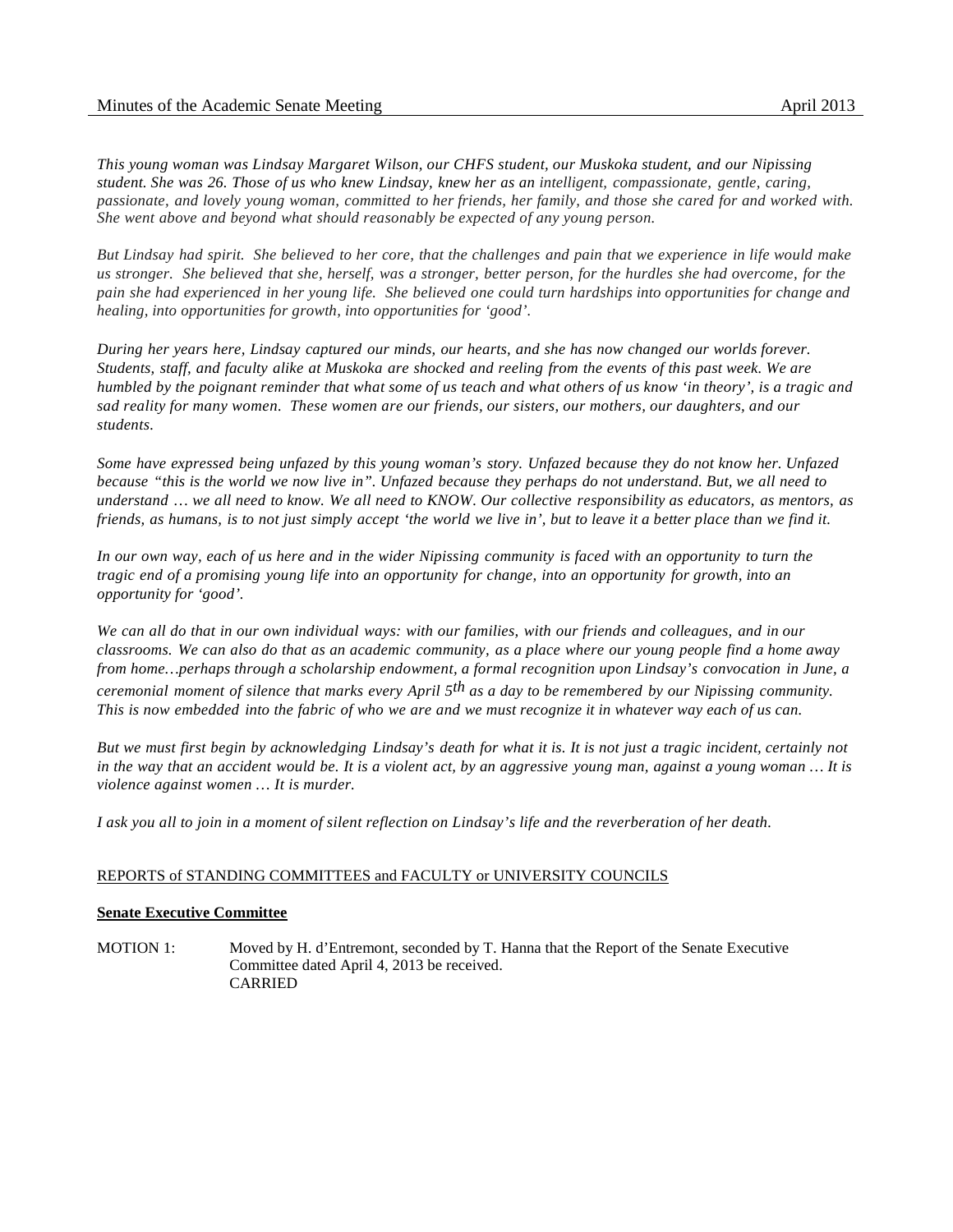# **Planning and Priorities Committee**

- MOTION 2: Moved by H. d'Entremont, seconded by C. Cooper that the Report of the Planning and Priorities Committee dated March 22, 2013 be received. CARRIED
- MOTION 3: Moved by H. d'Entremont, seconded by A. Burk that Senate grant Stage 1 approval for the Master of Arts in Sociology as outlined in the attached document. CARRIED

### **Undergraduate Studies Committee**

## *February 28, 2013 Report*

MOTION 4: Moved by C. Cooper, seconded by A. Page that the Report of the Undergraduate Studies Committee dated February 28, 2013, be received. CARRIED MOTION 5: Moved by C. Cooper, seconded by R. Vanderlee that Senate approve that the total hours for NURS3695 be increased from 202.5 to 303.75 hours. CARRIED MOTION 6: Moved by C. Cooper, seconded by M. Tuncali that Senate approve the addition of ECON3056 Economic and Managerial Decision Making to the course offerings in Economics. CARRIED MOTION 7: Moved by C. Cooper, seconded by M. Tuncali that Senate approve the following changes to the Major in Economics. That ECON2006 Intermediate Microeconomics be added to the list of required courses for the completion of the Major in Economics. • That ECON2106 Managerial Economics be removed from the list of required courses for the completion of the Major in Economics. CARRIED MOTION 8: Moved by C. Cooper, seconded by M. Tuncali that Senate approve that graduates of the Computer Engineering Technology (CET) program at Humber are eligible for the following 60 credits to complete a BSc Honours Specialization in Computer Science. CARRIED MOTION 9: Moved by C. Cooper, seconded by M. Tuncali that Senate approve that graduates of the Electromechanical Engineering Technology (EET) program at Humber are eligible for the following 60 credits to complete a BSc Honours Specialization in Computer Science or a BSc Honours Specialization in Science and Technology with streams in Robotics or Service Technology. CARRIED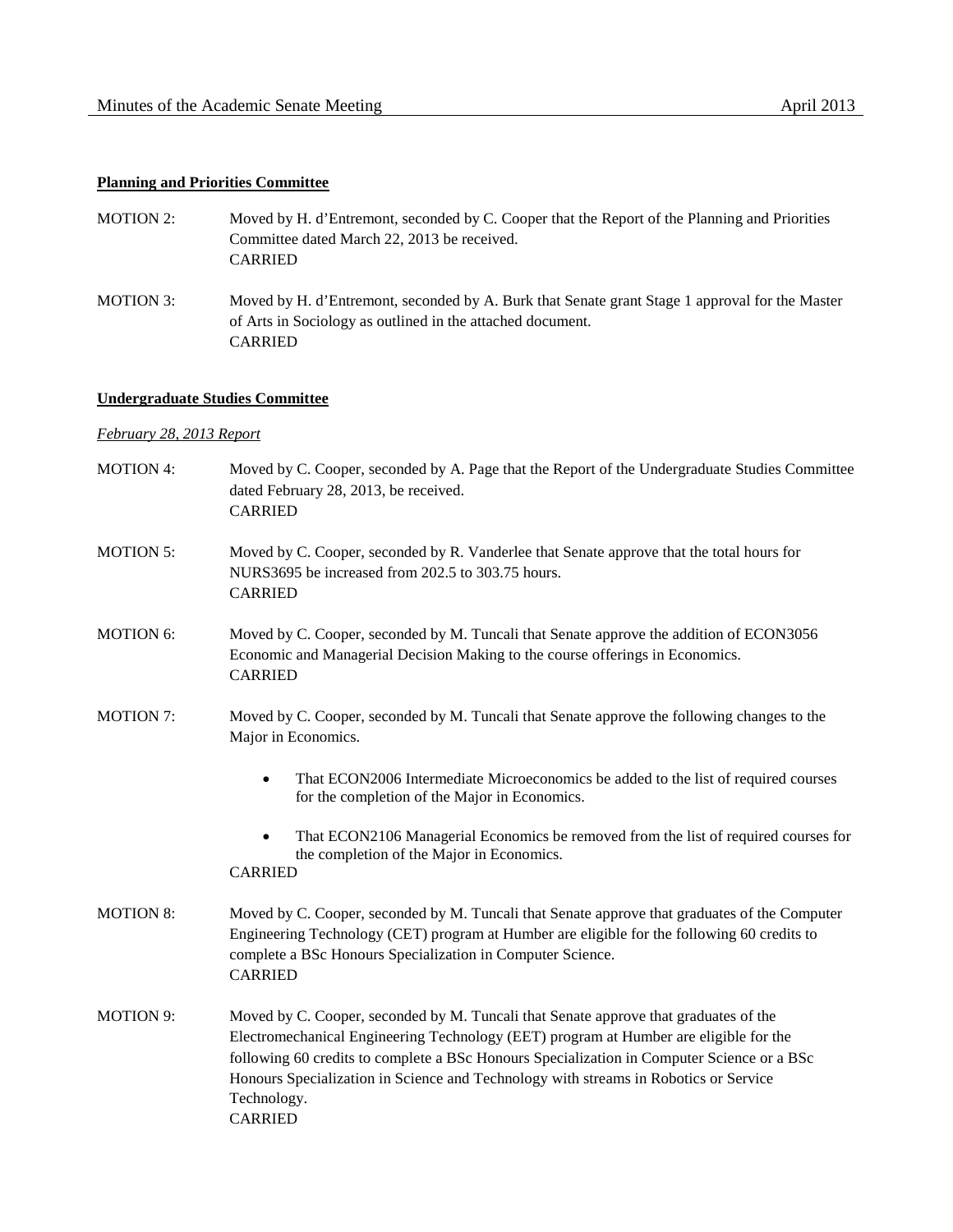# *March 14, 2013 Report*

| <b>MOTION 10:</b> | Moved by C. Cooper, seconded by A. Burk that the Report of the Undergraduate Studies Committee<br>dated March 14, 2013, be received.<br><b>CARRIED</b>                                                                                                                                                                                                                                                                                                                                                                                                      |
|-------------------|-------------------------------------------------------------------------------------------------------------------------------------------------------------------------------------------------------------------------------------------------------------------------------------------------------------------------------------------------------------------------------------------------------------------------------------------------------------------------------------------------------------------------------------------------------------|
| <b>MOTION 11:</b> | Moved by C. Cooper, seconded by A. Burk that Senate approve that "Other Science Requirements"<br>for students pursuing a major (BSc, 3 years general) in mathematics and computer science be<br>modified as follows: "Group $V - 6$ credits".<br><b>CARRIED</b>                                                                                                                                                                                                                                                                                             |
| <b>MOTION 12:</b> | Moved by C. Cooper, seconded by M. Tuncali that Senate approve that the Computer Science<br>Program replace the wording in the BSc/BA Specialization from '2000 level or above' to 'from<br>Computer Science Options for the Specialization and Major'.<br><b>CARRIED</b>                                                                                                                                                                                                                                                                                   |
| <b>MOTION 13:</b> | Moved by C. Cooper, seconded by M. Tuncali that Senate approve that COSC1567 Programming in<br>C++ requirement for Honours Specialization and Specialization in Mathematics – Bachelor of Arts<br>(general and applied stream) be replaced with the requirement "One additional course from any of<br>the Groups I, II, III".<br><b>CARRIED</b>                                                                                                                                                                                                             |
| <b>MOTION 14:</b> | Moved by C. Cooper, seconded by M. Tuncali that Senate approve the addition of the Engineering<br>Technology stream to the Science and Technology Specialization program and Honours<br>Specialization program as outlined in the attached document.<br><b>CARRIED</b>                                                                                                                                                                                                                                                                                      |
| <b>MOTION 15:</b> | Moved by C. Cooper, seconded by K. Fitzsimmons that Senate approve that graduates of a three<br>year Engineering Technology program, such as, but not limited to: Electronic Engineering,<br>Mechanical Engineering etc., from an Ontario College of Applied Arts and Technology are eligible<br>for the following 60 transfer credits when completing a BSc Specialization in Science and<br>Technology – Engineering Technology stream or BSc Honours Specialization in Science and<br>Technology – Engineering Technology stream with a minimum 3.2 GPA. |
|                   | STEC9205 (27 credits)                                                                                                                                                                                                                                                                                                                                                                                                                                                                                                                                       |
|                   | ACAD1501 (3 credits)                                                                                                                                                                                                                                                                                                                                                                                                                                                                                                                                        |
|                   | HUMA9101 (3 credits)                                                                                                                                                                                                                                                                                                                                                                                                                                                                                                                                        |
|                   | SOSC9100 (6 credits)                                                                                                                                                                                                                                                                                                                                                                                                                                                                                                                                        |
|                   | TRAN9100 (6 credits)                                                                                                                                                                                                                                                                                                                                                                                                                                                                                                                                        |
|                   | TRAN9200 (6 credits)<br>TRAN9201 (3 credits)                                                                                                                                                                                                                                                                                                                                                                                                                                                                                                                |
|                   | SCIE9200 (6 credits)                                                                                                                                                                                                                                                                                                                                                                                                                                                                                                                                        |
| <b>MOTION 16:</b> | Amendment to MOTION 15: Moved by M. Tuncali, seconded by C. Cooper that MOTION 15 be<br>amended by removing the transfer credit listing, and changing the GPA from 3.2 to 70%.<br><b>CARRIED</b>                                                                                                                                                                                                                                                                                                                                                            |
| <b>MOTION 17:</b> | Amended MOTION 15 now MOTION 17: Moved by C. Cooper, seconded by K. Fitzsimmons that<br>Senate approve that graduates from a three year Engineering Technology program, such as, but not<br>limited to: Electronic Engineering, Mechanical Engineering etc., from an Ontario College of<br>Applied Arts and Technology, with an overall average of 70%, are eligible for 60 transfer credits                                                                                                                                                                |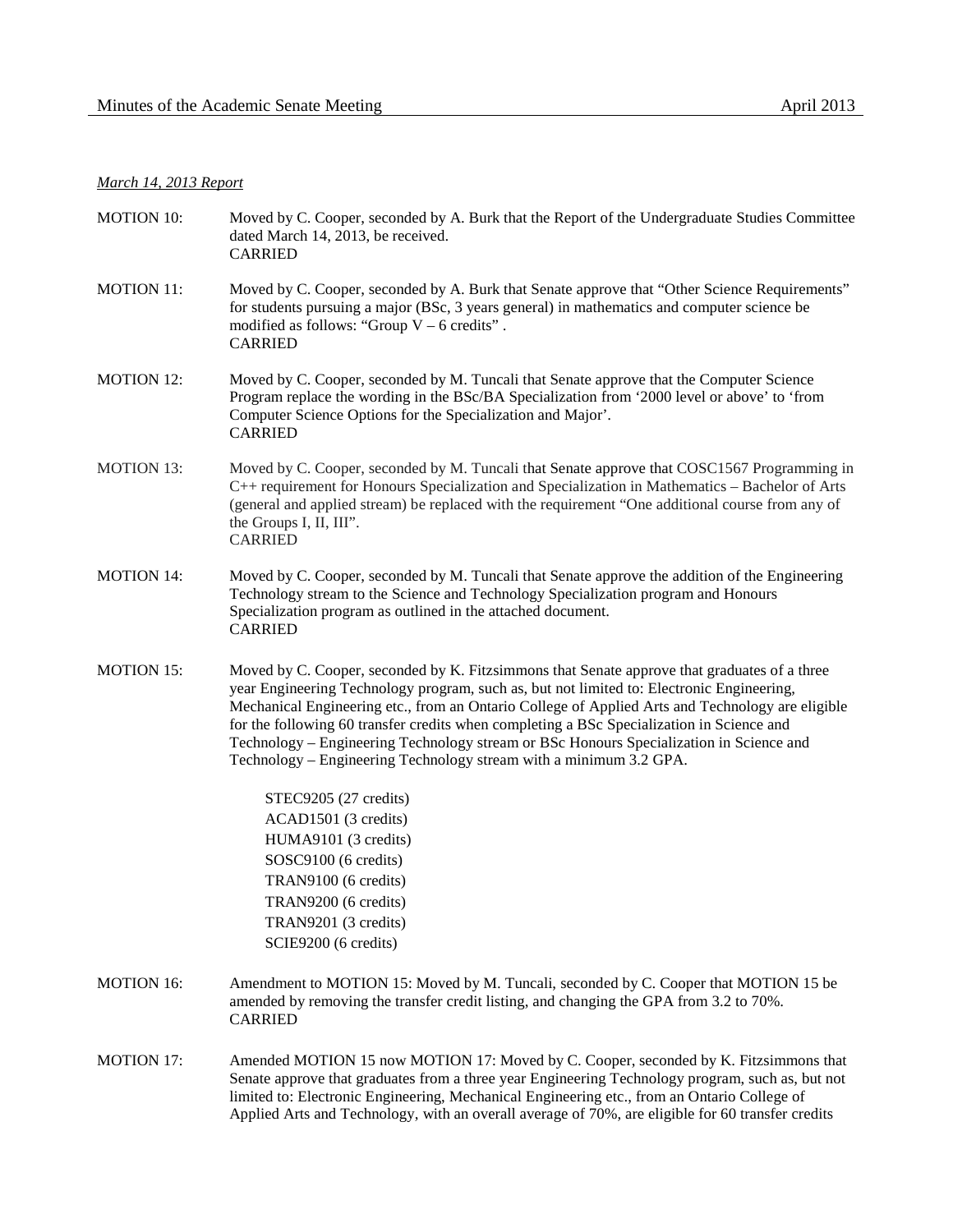when completing a BSc Specialization in Science and Technology – Engineering Technology stream or BSc Honours Specialization in Science and Technology – Engineering Technology stream. CARRIED

- MOTION 18: Moved by C. Cooper, seconded by L. Peturson that Senate approve the addition of UNIV2005 Cross Disciplinary Analysis as outlined in the attached document. CARRIED
- MOTION 19: Moved by C. Cooper, seconded by S. Rich that Senate approve the deletion of the following courses as outlined:
	- EDUC4316 Business Studies: Information Management (Intermediate)
	- EDUC4317 Business Studies: Information Management (Senior)
	- EDUC4426 Business Studies: Accounting (Intermediate)
	- EDUC4427 Business Studies: Accounting (Senior)

CARRIED

### *April 2, 2013 Report*

- MOTION 20: Moved by C. Cooper, seconded by A. Burk that the Report of the Undergraduate Studies Committee dated April 2, 2013, be received. CARRIED
- MOTION 21: Moved by C. Cooper, seconded by S. Rich that Senate receive the change to the Orientation to Teaching (OTT) Elementary and Secondary streams as outlined. CARRIED

### **Graduate Studies Council**

- MOTION 22: Moved by M. Tuncali, seconded by C. Cooper that the Report of the Graduate Studies Council dated March 2, 2013 be received. CARRIED
- MOTION 23: Moved by M. Tuncali, seconded by K. Fitzsimmons that Senate approve the 'Required Withdrawal" from University policy as outlined in the attached document. CARRIED

#### OTHER BUSINESS

The President read his annual Tenure and Promotion report. The report was included in the agenda.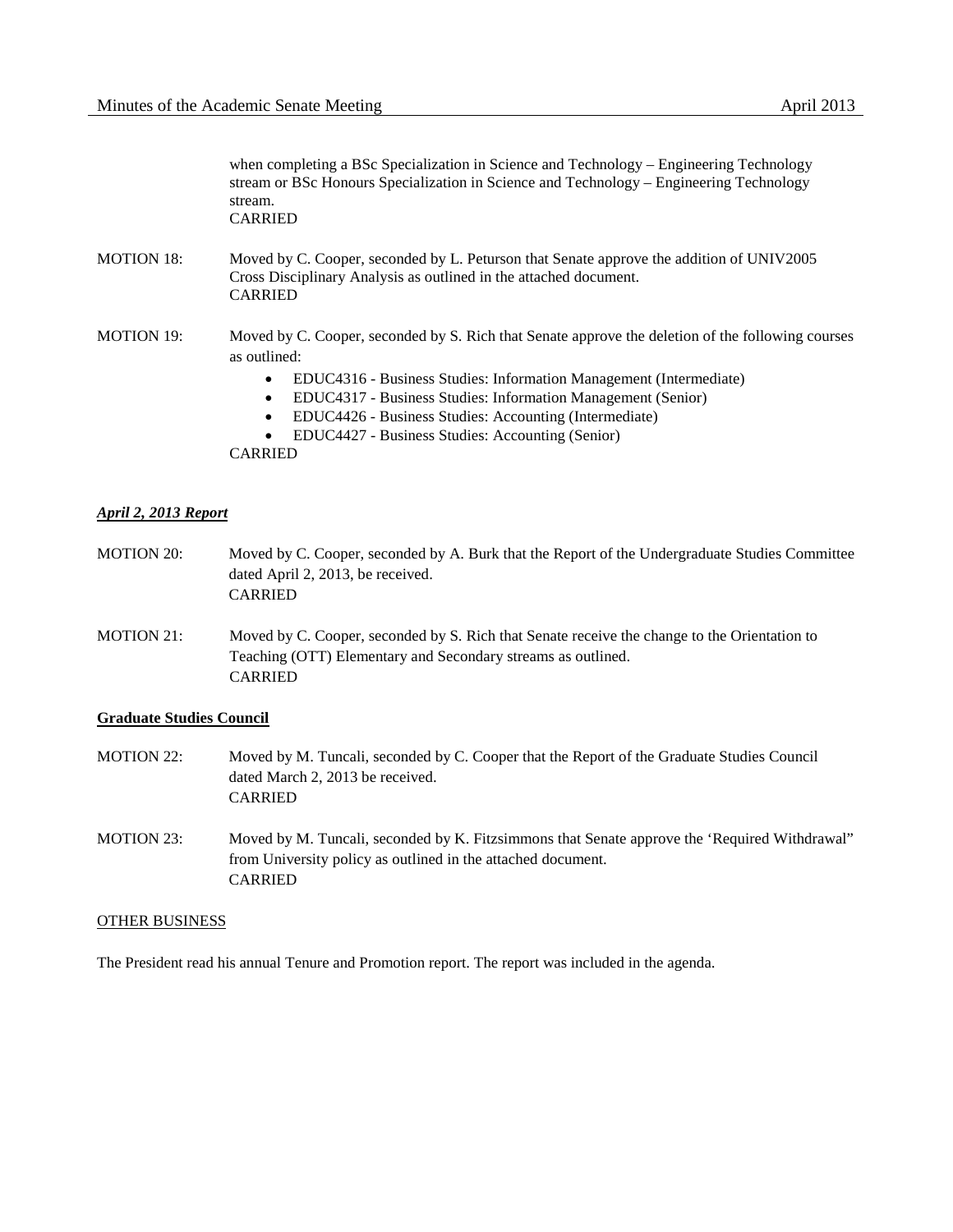# ELECTIONS

• Elect three representatives, one from each faculty, to serve on the selection committees for the Chancellor's Award for Excellence in Teaching (full-time) and the Nipissing University Award for CASBU Members.

**ACCLAIMED**: N. Brown – Applied and Professional Studies C. McFarlane – Arts and Science M. Kariuki - Education

# REPORTS FROM OTHER BODIES

# Council on Ontario Universities (Academic Colleague)

Senator Nadeau provided an update on COU activities from the Academic Colleague perspective. He reported that Minister Duguid is setting a positive and collaborative tone and is being briefed on issues in the postsecondary sector specifically on tuition and the college of trades. The HEQCO report on the SMAs has now been released after being embargoed for about a month. COU is currently reviewing the report and preparing a response. Senator Nadeau also reported that the Minister wants to be consistent with a strategy on moving forward with graduate space allocations. Senate was informed that in 2012, 56 programs received approval. Within the next few weeks, a status report will be released and will contain a proposal to streamline approvals. COU will assemble a small working group to review the proposed approach.

# ANNOUNCEMENTS

The President began his announcements by commenting on the funeral service for Muskoka student Lindsay Wilson. He noted that Nipissing University was a very important part in Lindsay's life which was evident at the service. Lindsay will receive her degree posthumously in June.

The President reported to Senate that the tuition framework guidelines for publically assisted universities have been released. For the four years beginning in 2013-14, the overall average rate of tuition fee increase will be capped at 3% per year. Graduate and professional undergraduate programs will have a tuition fee increase up to 5% for students who commence their program this year.

There was a breakfast meeting earlier today with Executive Heads and Minister Duguid. The President indicated that the Minister was cautious in his response to the pragmatic questions regarding the 3% tuition cap. The Minister understands there are consequences if funding decreases.

The President acknowledged the successful Ka Na Ta conversation held the evening of April 4. These talks are a series of lectures by prominent leaders that are designed to inspire and encourage conversations among all Canadians through an Indigenous worldview. The following day, Nipissing hosted a national conversation with the theme *"Advancing Change in Aboriginal Education*." Scholars, First Nation leadership, Aboriginal students and private foundations met to discuss approaches and promising practices and pathways to make sustainable change in Aboriginal education. A report on this conversation will provide informed high-level experiences and perspectives to effectively guide the education system and influence policy change in Canada in regards to improving education for Aboriginal peoples.

At the request of the President, Senator Graham provided an update on applications, offers and acceptances. Despite the 14% decline in the number of offers to students applying to consecutive education, acceptances are up slightly by 21 for the same time period. For the undergraduate programs, offers to date are 11% higher than for the same time last years. Offers to first choice applicants are up 18%, primarily from our 105 applicant pool. Acceptances to date have increased by 143.